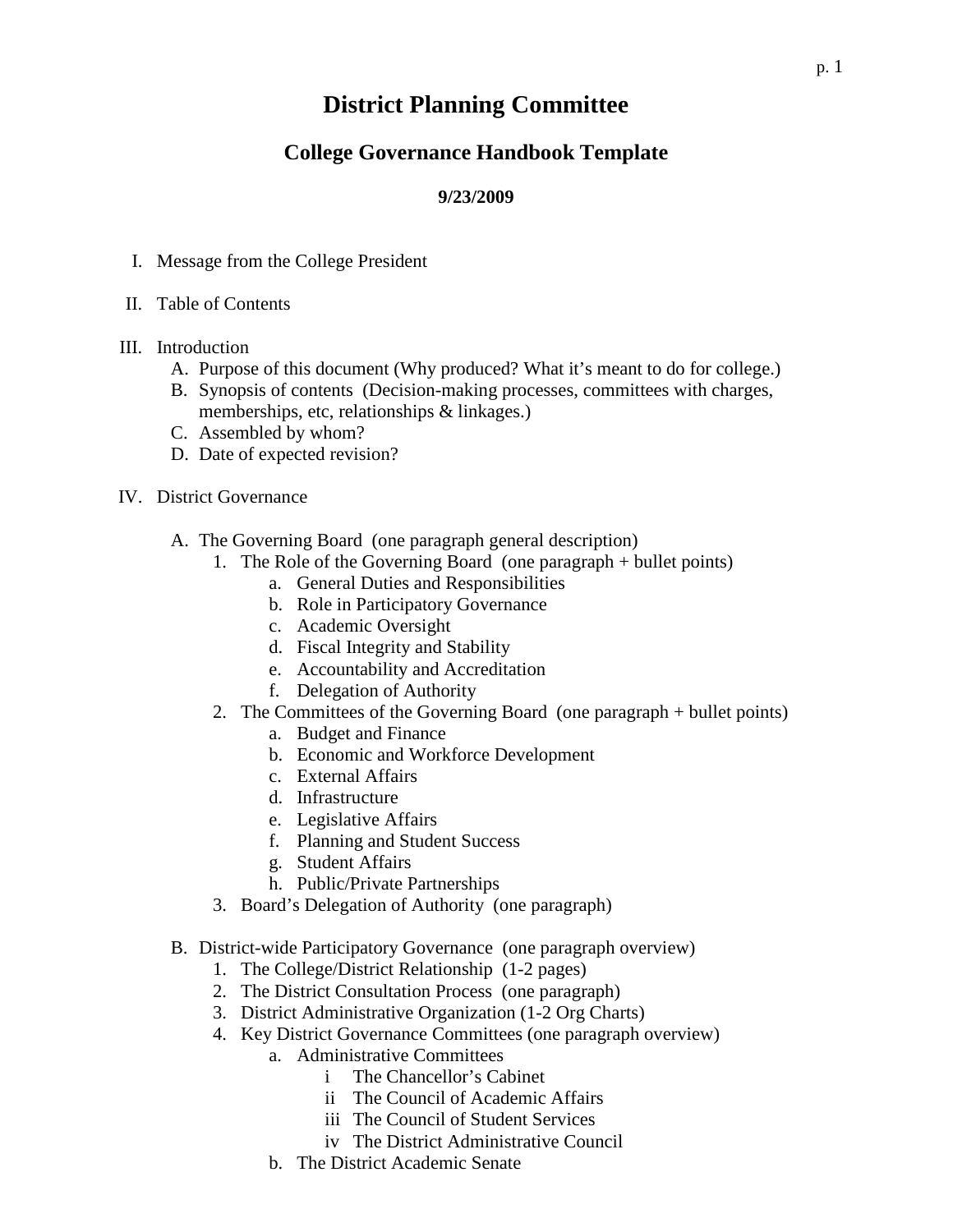- i The District Curriculum Committee
	- The Curriculum Process for New Courses
	- The Curriculum Process for Course Changes
- ii The District Educational Policy Advisory Committee
- iii District Discipline Committees
- c. District-wide Governance Committees
	- i The District Budget Committee
		- The District Budget Planning Process
	- ii The District Planning Committee
		- Relation between District & College Planning
		- Summary of DSP Goals
	- iii The District Bond Oversight Committee
	- iv The Joint Labor/Management Benefits Committee
- d. The Personnel Commission (one paragraph)

## V. College Governance

A. College Governance Vision & Philosophy ("We are committed to…")

- B. College Governance Principles (Participatory Vision, Transparency, Accountability, Respect, etc.)
- C. Statutory Authority
	- 1. Title V
	- 2. AB 1725
	- 3. Board Rules
	- 4. AFT Contract, etc.
- D. Definition of Consultation (1 page: includes "recommendations" not decisions, etc.)
	- 1. Role of the Academic Senate
		- a. Rely primarily upon
		- b. Mutually agree upon
	- 2. Role of Associated Students
	- 3. Roles of Organized Labor
	- 4. Role of the College Administration
	- 5. Direct Consultation (with Senate, AFT, ASO, etc.)
	- 6. Responsibility of President when rejecting a recommendation
- E. Types of Committees (One paragraph)
	- 1. Standing Committees
	- 2. Subcommittees
	- 3. Taskforces & ad hoc committees
- F. College Vision & Mission Statements
- G. College Strategic Planning Goals (Bullet points)
- H. College Planning Cycle (Paragraph and diagram)
- I. College Budget Prioritization Cycle (Paragraph and diagram)
- J. College Participatory Governance Committees (One page template for each.)